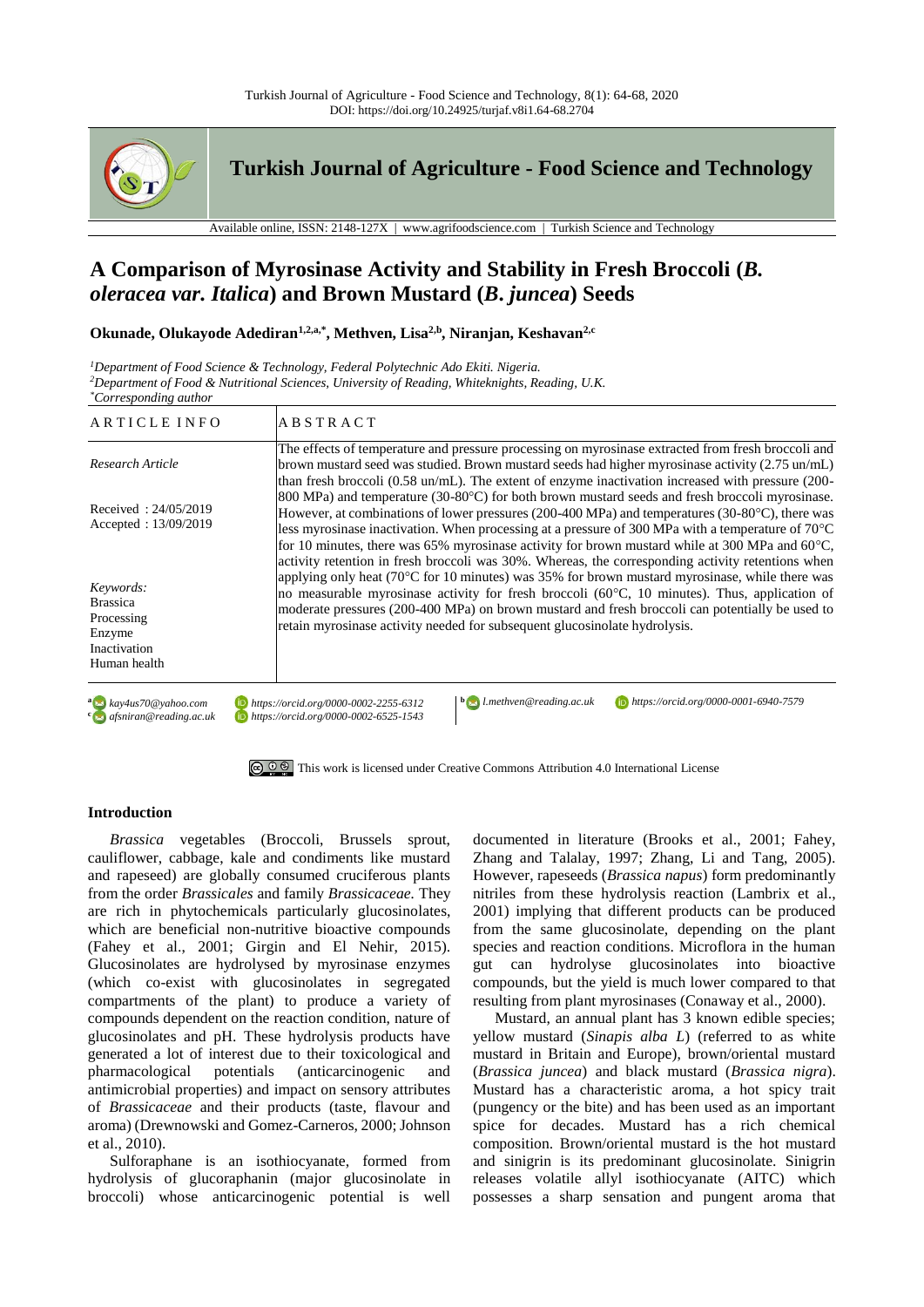permeates the sinuses (Abul-Fadl, El-Badry and Ammar, 2011; Wanasundara, 2008).

Broccoli (*Brassica oleracea* var. *italica*) is an edible green plant, its flower-head is eaten as a vegetable and is valued globally due to its flavour and its chemo-preventive effects, attributed to the degradation products of its main glucosinolate - glucoraphanin (present in harvested florets of broccoli) (Fahey et al., 2001). It has also been suggested that the hydrolysis products of other glucosinolates in broccoli (glucoiberin, sinigrin and progoitrin) have been identified as having the potential of protecting against human and animal carcinogenesis by either inducing Phase II detoxification enzymes or inhibiting phase I enzymes (Fahey et al., 1998; Farnham et al., 2004).

Irrespective of processing methods used, the phytochemicals present in *Brassicas* end up getting affected (Conaway et al., 2000; Jones et al., 2010; Rosa et al., 1997) and this has a huge impact on the production of beneficial hydrolysis products. Blanching, canning, as well as domestic cooking, affect myrosinase in *Brassicaceae*  (Ludikhuyze et al., 1999; Van Eylen et al., 2007). It is therefore imperative to optimize processing to ensure that more glucosinolates are converted to nutritionally beneficial isothiocyanates. It was recently suggested that the use of low pressure combined with temperature processing of *Brassicaceae* might be more helpful in the delivery of beneficial glucosinolate-myrosinase hydrolysis products (Okunade et al., 2015). This work studied myrosinase activity and its inactivation in brown mustard seed and fresh broccoli under temperature and pressure processing conditions, with a view to ascertaining the nature of the enzyme under domestic processing and its subsequent ability for re-initiating further glucosinolates hydrolysis.

## **Materials and Methods**

## *Sample Preparation*

*Brown mustard:* Brown mustard seeds (*Brassica juncea* L. Czern. *var. juncea*) were obtained from the I.P.K Gene bank (Gatersleben, Germany). 10 g mustard seed was placed in flexible polyethylene bags (low density polyethylene, LDPE) and it was vacuum sealed.

*Broccoli:* Freshly harvested and mature broccoli (*Brassica oleracea* Var. i*talica*) was obtained from Produce World Marshalls (Boston, U.K). The broccoli heads were cut approximately 4 cm from the top and thoroughly mixed together. 10 g broccoli portion was placed in flexible polyethylene bags (LDPE) and vacuum sealed. The packaged broccoli florets were stored at 4°C and used no later than 5 hours after storage.

## *Myrosinase Extraction and Assay*

Myrosinase extraction was done as described by Ghawi et al*.* (2012) and adapted by Okunade et al. (2015). Buffer solution (10 mL of Tris HCl 0.2 M, pH 7.5 containing EDTA 0.5 mM, dithiothreitol 1.5 mM and 0.15 g (0.4 g for mustard). Polyvinyl poly pyrrolidone was added to 0.1 g lyophilized powdered broccoli (0.5 g mustard powder), followed by centrifugation at 4°C. The protein was precipitated from the filtered supernatant using ammonium sulfate. The mixture was then re-centrifuged and the pellet obtained was suspended in 2 mL (6.5 mL for mustard) of

10 mM Tris HCl buffer, pH 7.5. The mix was extensively dialysed at low temperature (4°C) for 24 hours to remove excess ammonium and sulphate ions and centrifuged  $(11,738 \times g)$  at 4°C for 15 minutes to remove insoluble materials. Finally, the supernatant was frozen (-80°C) and then lyophilised, the resulting powder was stored at -20°C until further analysis.

Myrosinase activity was measured according to the coupled enzymatic procedure with some modifications (Ghawi et al., 2012). A D-glucose determination kit was used (R-Biopharm Rhone, Heidelberg, Germany). The reaction mixture and 50 µL sample (25 mg lyophilised powder/mL de-ionised water) was allowed to equilibrate for 5 minutes and 50  $\mu$ L sinigrin solution (0.6 M) was added. The change in absorbance due to the formation of NADP was measured at 340 nm. Myrosinase activity was determined from a calibration curve for standard myrosinase enzyme (Sigma Aldrich, UK). One unit (un) of myrosinase was defined as the amount of enzyme that produces 1 µmol of glucose per minute at 25°C and pH 7.5.

#### *Heat Treatment*

Thermal inactivation was done under isothermal conditions at different temperatures, between 10-80°C (Ghawi et al., 2012; 2013) for 10 minutes using a water bath fitted with a thermometer. After each temperature treatment, the samples (in the vacuum sealed LDPE bags) were removed and quickly immersed in an ice bath, frozen at -80°C, and lyophilised. The lyophilised powder was finely ground using a coffee grinder and sieved  $(30 \mu \text{ mesh},$ Endecotts Ltd, London). The powdered samples were then stored at -20°C until further analysis. Treatments were done in triplicate.

#### *Pressure Treatment*

Pressure treatments were performed between 100-900 MPa using a high pressure unit (37 mm by 246 mm Food Lab 300 Stansted Fluid Power, Stansted, UK). 1, 2 - Propanediol (30%) (Sigma-Aldrich, Poole, U.K) was used as the pressure transmitting fluid (Ghawi et al, 2012). The processing temperature was controlled by liquid circulation in the outer jacket of the high pressure vessel. The weighed portion of the sample in the LDPE bags was used. Pressure treatment at different levels for pre-set time of 10 minutes was applied with temperature controlled at 15°C. Samples were removed from the vessel and rapidly cooled in an ice bath and the enzyme activity was measured not later than an hour post pressure treatment.

Combined pressure and temperature treatments were performed using low pressure (200- 400 MPa) with temperature (30-80°C) for pre-set time of 10 minutes. About 3-5 minutes was needed to reach equilibrium (desired temperature and pressure) and this was added to the holding time. All treatments were done in triplicate.

# *Statistical Analysis*

The statistical differences between the values obtained under different experimental conditions were established by undertaking ANOVA followed by Tukey's HSD multiple pairwise comparison test using SPSS software (PASW Statistics 17.0, IBM, UK). Differences were considered significant at P<0.05.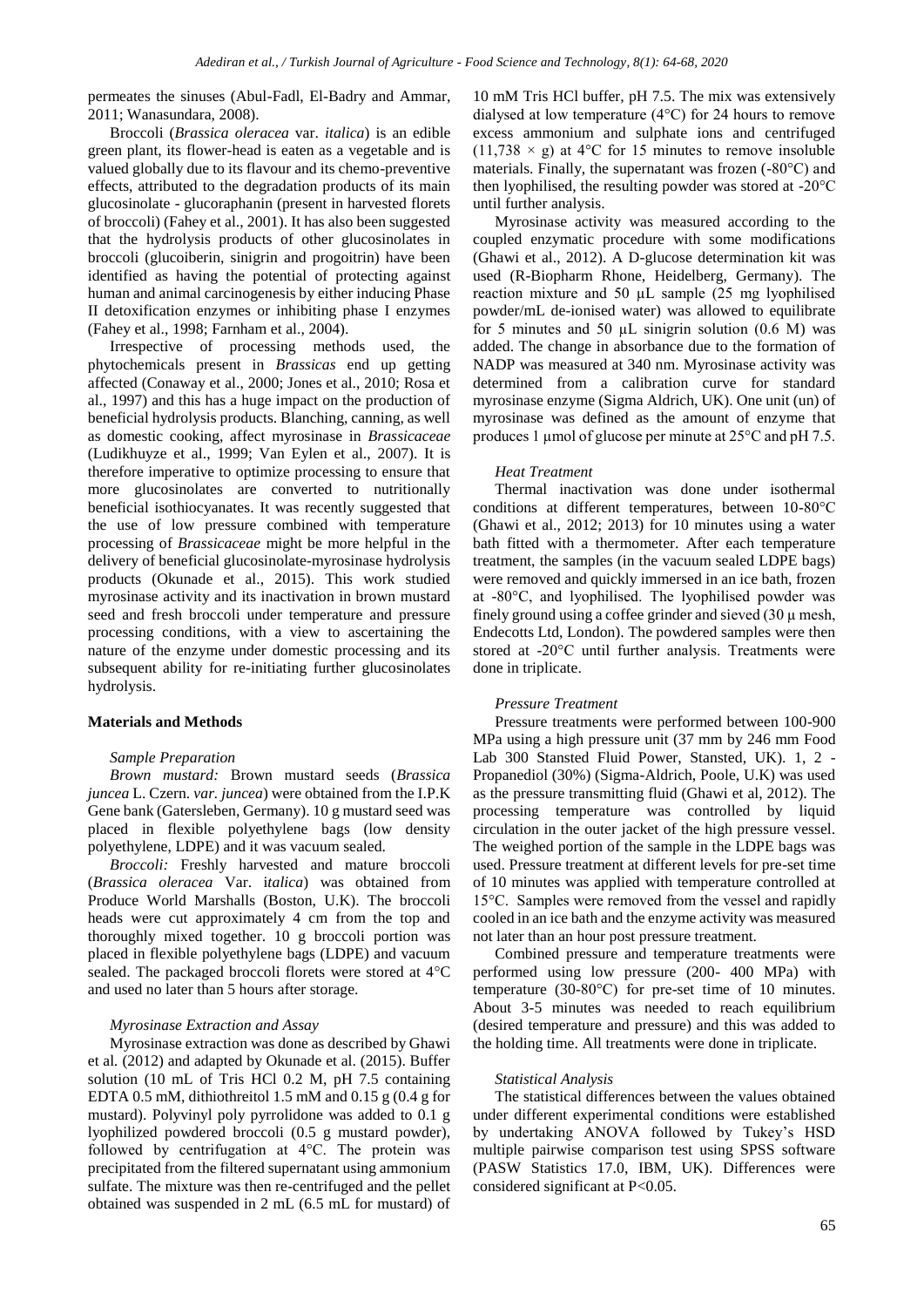## **Results and Discussion**

# *Effect of Temperature on Myrosinase of Fresh Broccoli Florets and Brown Mustard Seed*

Figure 1 depicts relative temperature inactivation of myrosinase extracted from fresh broccoli florets and brown mustard seed. It was observed that the extent of myrosinase inactivation gradually increased with rise in temperature. This same trend had earlier been reported for mustard seeds (Van Eylen et al., 2008; Okunade et al., 2015). At temperatures below 30°C, broccoli myrosinase was stable, while brown mustard myrosinase was predominantly stable up to 50°C. However at 50°C, there was about 40% loss in activity for broccoli myrosinase and at 60°C, there was no measurable activity, implying that the enzyme was completely inactivated at this processing condition and glucosinolates hydrolysis is likely to be greatly inhibited when broccoli is processed at this temperature.

At 60°C, 20% loss in myrosinase activity of brown mustard was observed and at 70°C, 65% loss in myrosinase activity was the case, while there was no measurable enzyme activity at 80°C, indicating complete inactivation at this temperature. Plant myrosinase is essential for the conversion of glucosinolates to beneficial isothiocyanates. Although, human gut microflora can hydrolyse glucosinolates, the yield of hydrolysis products is much more smaller (1:3) compared to that from plant myrosinase (Conaway et al., 2000).

# *Pressure Inactivation of Myrosinase From Fresh Broccoli Florets and Brown Mustard Seed*

Figure 2 shows the pressure inactivation of fresh broccoli florets and brown mustard seed myrosinase. A similar trend observed for temperature processing of these enzymes was also noticeable during pressure processing. Broccoli and brown mustard myrosinases were stable below 300 and 500 MPa respectively. However, at 500 MPa, there was no measurable myrosinase activity in fresh broccoli florets, while at 800 MPa, brown mustard had minimal enzyme activity (less than 2%). Mustard seed species have been reported as being more pressure stable and more robust compared to some other *Brassicaceae*



Figure 1 Effect of thermal processing on relative myrosinase activity in fresh broccoli florets and brown mustard seed where temperature exposure time was 10 minutes. ( $\blacksquare$ - Broccoli florets,  $\blacktriangle$  - Brown mustard. A – enzyme activity after thermal treatment, Ao – Initial enzyme activity). Error bars represent standard error of the mean.

(Van Eylen et al., 2009; Ghawi et al., 2012; Okunade et al., 2015). The result of this study is in agreement with these previous studies. The effect of pressure processing on myrosinase from different *Brassica* sources is well documented and varies from one *Brassica* source to another (Kozlowska et al., 1983; Ludikhuyze et al., 1999; Yen & Wei, 1993).

Table 1 shows the relative activity of myrosinase enzymes in fresh broccoli florets and brown mustard seed after pressure processing for 10 minutes at various temperatures. In some previous studies, it was suggested that processing *Brassicas* at low pressure with temperature enhanced myrosinase activity and stability (Okunade et al., 2015; Van Eylen et al., 2007; Verkerk & Dekker, 2004; Volden et al., 2008). It was also suggested that combined low pressure with temperature processing may either have a synergistic (in which low pressure has no protective effect on thermal inactivation) (Ghawi et al., 2012) or antagonistic effect (low pressure has a protective effect on thermal inactivation) (Van Eylen et al., 2006; Okunade et al., 2015). There was reduced loss in myrosinase activity when broccoli florets and brown mustard was processed under low pressure with different temperatures implying that low pressure processing combined with temperature has an antagonistic effect on both broccoli and brown mustard seed myrosinase.

Processing fresh broccoli florets and brown mustard seed at 200 MPa and 70°C for 10 minutes, activity retention was 70% respectively, when the temperature was further increased at this pressure, only brown mustard had 40% myrosinase activity retention. Whereas when heat processing broccoli and brown mustard seed at 70°C alone without pressure, there was no measurable myrosinase activity for fresh broccoli florets and only 35% activity retention for brown mustard seed respectively. Even at 200 MPa and 80°C, activity retention in brown mustard seed was 40% (at 80°C alone, there was no measurable myrosinase activity). A similar trend was also observed at 300 MPa with temperature, however at 400 MPa with temperature broccoli had no measurable myrosinase activity whereas brown mustard myrosinase still retained 20% activity at 80°C.



Figure 2 Effect of pressure treatment on relative myrosinase activity in fresh broccoli florets and brown mustard seed. Pressure holding time was 10 minutes and processing temperature was controlled at 15 °C. ( ■- Broccoli florets,  $\blacktriangle$ - Brown mustard. A – enzyme activity after pressure treatment, Ao – Initial enzyme activity). Error bars represent standard error of the mean.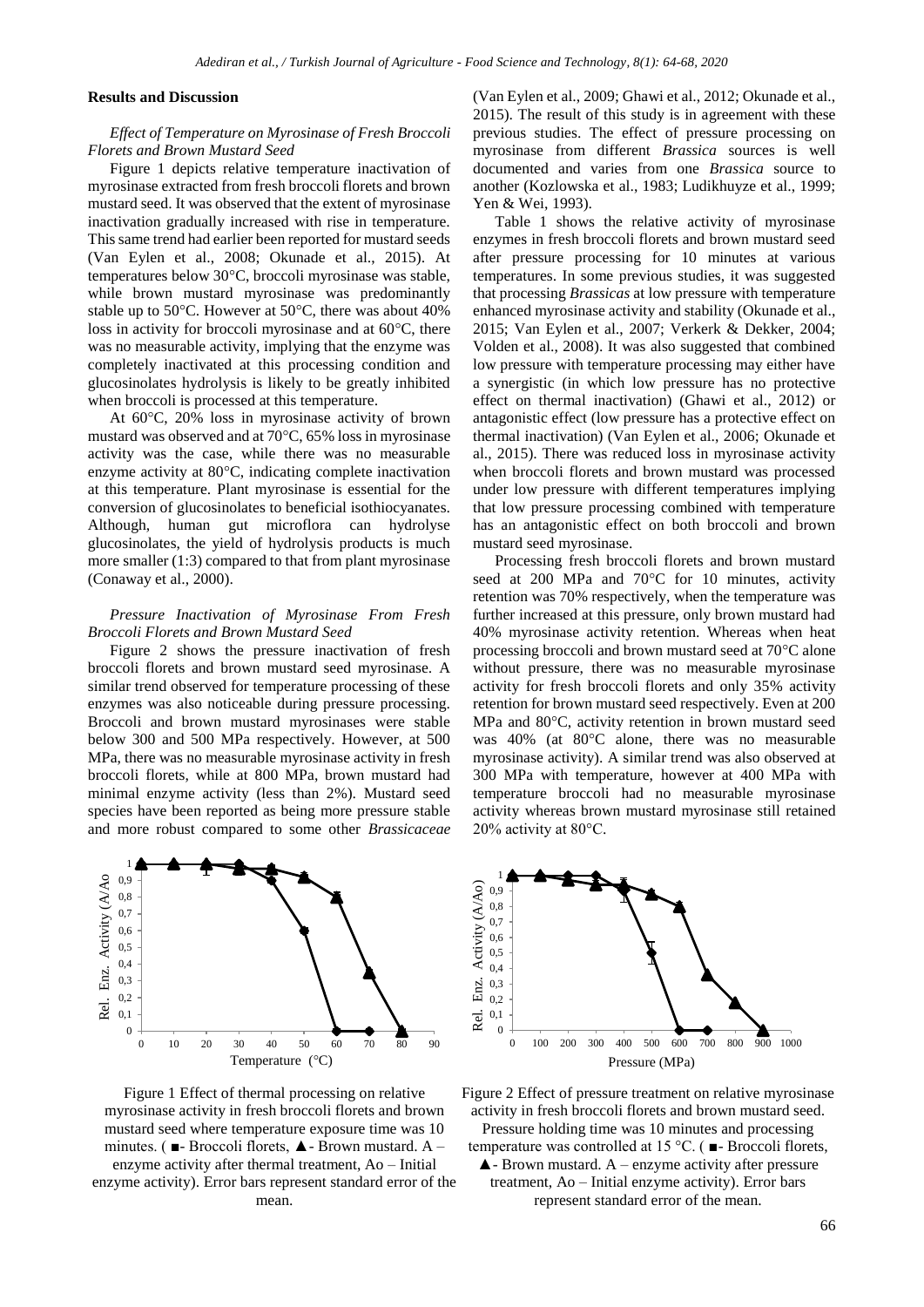| Pressure (MPa) |                           | Rel. Enz. Activity (un/ml)  | Rel. Enz. Activity (un/ml)  |  |  |  |
|----------------|---------------------------|-----------------------------|-----------------------------|--|--|--|
|                | Temperature $(^{\circ}C)$ | <b>Broccoli</b>             | Brown mustard               |  |  |  |
|                | 30                        | $1.0 \pm 0.00^a$            | $1.0 \pm 0.00^a$            |  |  |  |
| 200            | 40                        | $0.9 \pm 0.07$ <sup>a</sup> | $1.0 \pm 0.00^a$            |  |  |  |
|                | 50                        | $0.9 \pm 0.07^{\text{a}}$   | $1.0 \pm 0.00^a$            |  |  |  |
|                | 60                        | $0.7 \pm 0.24^b$            | $0.7 \pm 0.07^{\text{a}}$   |  |  |  |
|                | 70                        |                             | $0.7 \pm 0.00^{\text{a}}$   |  |  |  |
|                | 80                        |                             | $0.4 \pm 0.00$ <sup>c</sup> |  |  |  |
|                | 30                        | $0.8 \pm 0.00^a$            | $1.0 \pm 0.00^{\rm a}$      |  |  |  |
|                | 40                        | $0.7 \pm 0.17$ <sup>a</sup> | $1.0 \pm 0.00^a$            |  |  |  |
| 300            | 50                        | $0.5 \pm 0.07$ <sup>b</sup> | $1.0 \pm 0.00^a$            |  |  |  |
|                | 60                        | $0.3 \pm 0.02$ <sup>c</sup> | $0.7 \pm 0.00^{\rm a}$      |  |  |  |
|                | 70                        |                             | $0.6 \pm 0.00^b$            |  |  |  |
|                | 80                        |                             | $0.4 \pm 0.00^{\circ}$      |  |  |  |
| 400            | 30                        |                             | $1.0 \pm 0.00^{\text{a}}$   |  |  |  |
|                | 40                        |                             | $1.0 \pm 0.00^a$            |  |  |  |
|                | 50                        |                             | $1.0 \pm 0.00^a$            |  |  |  |
|                | 60                        |                             | $0.6 \pm 0.00^{\text{a}}$   |  |  |  |
|                | 70                        |                             | $0.6 \pm 0.03^{\text{a}}$   |  |  |  |
|                | 80                        |                             | $0.2 \pm 0.03$ <sup>c</sup> |  |  |  |

|  | Table 1 Relative activity of myrosinase enzymes in fresh broccoli florets and brown mustard seed after pressure |  |  |  |  |  |
|--|-----------------------------------------------------------------------------------------------------------------|--|--|--|--|--|
|  | processing for 10 minutes at various temperatures                                                               |  |  |  |  |  |

\*Values not sharing a common letter are significantly different at P<0.05.

### **Conclusion**

Myrosinase isoenzymes in *Brassicaceae* have been reported to vary in terms of activity, temperature and pressure stability. Brown mustard myrosinase had higher myrosinase activity, and was more resistant to thermal and pressure treatment than fresh broccoli florets myrosinase. Processing broccoli florets and brown mustard seed at low pressure (200-400 MPa) with temperature led to higher myrosinase activity retention and increased inactivation temperature compared to thermal or pressure treatment. This difference in myrosinase stability could be utilized to control the hydrolysis level of glucosinolates leading to enhancement in the production of bioactive isothiocyanates from the *Brassica*. Also, the control of enzyme activity may be an important factor in regulating the sensory attributes of *Brassica* vegetable.

### **Acknowledgements**

The authors thank The IPK Gene Bank, Gatersleben, Germany for providing the mustard seeds used in this study. The Federal Polytechnic, Ado Ekiti, Ekiti State, Nigeria and The Tertiary Education Trust Fund (TETFUND), Nigeria, for supporting the first named author, and Dr Sameer Khalil Ghawi, Dept. of Food and Nutritional Sciences, University of Reading, Whiteknights, Reading, UK for his technical advice.

#### **References**

- Abul-Fadl MM, El-Badry N, Ammar MS. 2011. Nutritional and chemical evaluation for two different varieties of mustard seeds. World Applied Sciences Journal, 15(9): 1225-1233.
- Brooks JD, Paton VG, Vidanes G. 2001. Potent induction of phase 2 enzymes in human prostate cells by sulforaphane. Cancer Epidemiology Biomarkers & Prevention, 10(9): 949- 954.
- Conaway CC, Getahun SM, Liebes LL, Pusateri DJ, Topham DKW, Botero-Omary M, Chung FL. 2000. Disposition of glucosinolates and sulforaphane in humans after ingestion of steamed and fresh broccoli Nutrition and Cancer, 38(2): 168- 178.
- Drewnowski A, Gomez-Carneros C. 2000. Bitter taste, phytonutrients, and the consumer: a review. American Journal of Clinical Nutrition, 72(6): 1424-1435.
- Fahey JW, Zhang YS, Talalay P. 1997. Broccoli sprouts: An exceptionally rich source of inducers of enzymes that protect against chemical carcinogens. Proceedings of the National Academy of Sciences of the United States of America, 94(19): 10367-10372.
- Fahey JW, Zalcmann AT, Talalay P. 2001. The chemical diversity and distribution of glucosinolates and isothiocyanates among plants. Phytochemistry, 56(1): 5-51.
- Farnham MW, Wilson PE, Stephenson KK, Fahey JW. 2004. Genetic and environmental effects on glucosinolate content and chemoprotective potency of broccoli. Plant Breeding, 123(1): 60-65.
- Ghawi SK, Methven L, Niranjan K. 2013. The potential to intensify sulforaphane formation in cooked broccoli (*Brassica oleracea var. italica*) using mustard seeds (*Sinapsis alba*). Food Chemistry, 138: 1734 - 1741.
- Ghawi SK, Methven L, Rastall RA, Niranjan K. 2012. Thermal and high hydrostatic pressure inactivation of myrosinase from green cabbage: A kinetic study. Food Chemistry, 131(4): 1240-1247.
- Girgin N, El Nehir S. 2015. Effects of cooking on in vitro sinigrin bioaccessibility, total phenols, antioxidant and antimutagenic activity of cauliflower (*Brassica oleraceae* L. var. *Botrytis*). Journal of Food Composition and Analysis, 37: 119-127.
- Johnson S, Koh W-P, Wang R-W, Yu MC, Yuan J-M. 2010. Dietary isothiocyanate intake in relation to reduced risk of hepatocellular carcinoma: Findings from the Singapore Chinese Health Study. Proceedings of the American Association for Cancer Research Annual Meeting, 51: 687- 687.
- Jones R, Frisina C, Winkler S, Imsic M, Tomkins R. 2010. Cooking method significantly effects glucosinolate content and sulforaphane production in broccoli florets. Food Chemistry, 123(2): 237-242.